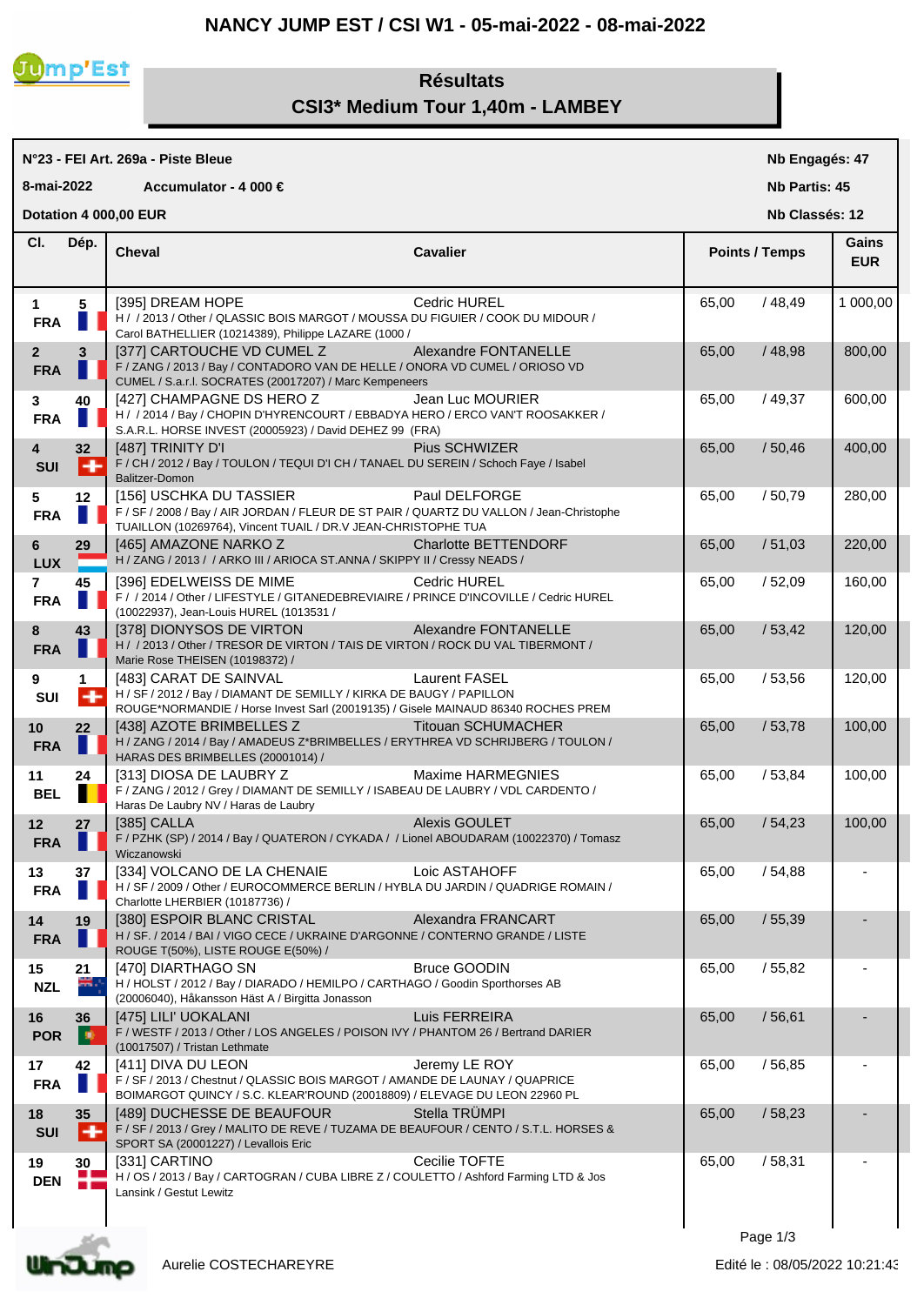## **N°23 - FEI Art. 269a - Piste Bleue**

## **8-mai-2022 Accumulator - 4 000 €**

**Nb Engagés: 47**

**Nb Partis: 45**

|                  | Dotation 4 000,00 EUR   |                                                                                                                                                          |                         |                       | Nb Classés: 12      |  |  |
|------------------|-------------------------|----------------------------------------------------------------------------------------------------------------------------------------------------------|-------------------------|-----------------------|---------------------|--|--|
| CI.              | Dép.                    | Cheval                                                                                                                                                   | <b>Cavalier</b>         | <b>Points / Temps</b> | Gains<br><b>EUR</b> |  |  |
| 20               | 25                      | [340] ERMITAGE'S BOY                                                                                                                                     | <b>Charles BERTHOL</b>  | 65,00                 | /64,75              |  |  |
| <b>FRA</b>       |                         | M / / 2014 / Bay / ARMITAGES BOY / ESCADA VAN'T HOLEINDE / CARTIER VD HEFFINCK /<br>S.a.r.l. QUARTZ INVESTISSEMENTS (20016898) /                         |                         |                       |                     |  |  |
| 21               | 47                      | [493] HIGH NITRO                                                                                                                                         | Adam PRUDENT            | 65,00                 | /65,68              |  |  |
| <b>USA</b>       | a a <del>com</del>      | H / SWB / 2009 / Black / VDL EMPIRE / HIGH DIVINE / COBRA / Camilla ANDERSSON                                                                            |                         |                       |                     |  |  |
| 22               | $\overline{7}$          | (10094821) / Maud Ohlsson<br>[449] BELPHEGOR D'OUILLY                                                                                                    | <b>Gilles WILLEMANN</b> | 62,00                 | /67,43              |  |  |
| <b>FRA</b>       |                         | H / SF / 2011 / Bay / / / / Alexandra Noël DE BURLIN (10121936), Francois-Xavi /                                                                         |                         |                       |                     |  |  |
| 23               | 11                      | [436] HE HOP DE LA SAVENIERE                                                                                                                             | Elora SCHMITTER         | 61,00                 | /70,47              |  |  |
| <b>FRA</b>       |                         | M / / 2013 / Bay / COEUR DE CACHAS DS / ZULMA VAN DE HELLE / ZEUS EX GORDIOS /                                                                           |                         |                       |                     |  |  |
| 24               | 6                       | SARL HURICAN (20016402) /<br>[491] BRUME BARBOTIERE                                                                                                      | Adam PRUDENT            | 60,00                 | /54,71              |  |  |
| <b>USA</b>       | 医三                      | F / SF / 2011 / Bay / CONRAD / SALSA BARBOTIERE / DOLLAR DU MURIER / Bruno COSATTI                                                                       |                         |                       |                     |  |  |
|                  |                         | (10202337), Marie-Pierre RAMOS (1022 / Thierry LASCAR 72300 SABLE S                                                                                      |                         |                       |                     |  |  |
| 25<br><b>FRA</b> | 9                       | [341] CLINTON DES FORETS<br>H / SF / 2012 / Bay / READY BOY DES FORETS*HN / GRACE DES FORETS / PAPILLON                                                  | <b>Harold BOISSET</b>   | 60,00                 | / 65,47             |  |  |
|                  |                         | ROUGE*NORMANDIE / Lea THEODAT (10114781) / Fabrice PARIS 50680 COUVAINS (F                                                                               |                         |                       |                     |  |  |
| 26               | 23                      | [372] OWEN VAN HET LINDEHOF                                                                                                                              | Johannes FARCE          | 59,00                 | /66,72              |  |  |
| <b>FRA</b>       |                         | H / / 2014 / Bay / DIAMANT DE SEMILLY / RELEASE VAN HET LINDEHOF / OPTIEBEURS<br>RANDEL Z / Mathilde COVAREL (10045651) /                                |                         |                       |                     |  |  |
| 27               | 15                      | [361] COMETE D'OBERCOURT                                                                                                                                 | Julia DALLAMANO         | 59,00                 | /67,95              |  |  |
| <b>FRA</b>       |                         | F / / 2012 / / LUPICOR / UDINE D'OBERCOURT / TOULON / Dominique FROEHLY /                                                                                |                         |                       |                     |  |  |
| 28               | 8                       | [154] VICTOIRE DU CLOCHET<br>F / / 2009 / Chestnut / CALVARO / CALIPSO FONRAZADE / NOBEL V / Yves DEBES (10128203)                                       | <b>Steeve DEBES</b>     | 58,00                 | /62,54              |  |  |
| <b>FRA</b>       |                         |                                                                                                                                                          |                         |                       |                     |  |  |
| 29               | 14                      | [312] QUINTA V T HORNESELE Z                                                                                                                             | Gilles DUNON            | 57,00                 | /53,24              |  |  |
| <b>BEL</b>       | П                       | F / ZANG / 2008 / Bay / QUIDAM DE REVEL / NIKIRA VAN THORNSELE / LYS DE DARMEN /<br>Leen Van Belleghem /                                                 |                         |                       |                     |  |  |
| 30               | 17                      | [454] FREDERIKS                                                                                                                                          | Christoph KÖNEMANN      | 57,00                 | /56,69              |  |  |
| <b>GER</b>       |                         | H / KWPN / 2010 / Bay / CARAMBOLE / CUHR / UP TO DATE / Pol Tina / H. BAKKER,                                                                            |                         |                       |                     |  |  |
| 31               | 33                      | <b>TOLLEBEEK (NED)</b><br>[309] OTTAWA VAN DE PADENBORRE                                                                                                 | Nathan BUDD             | 57,00                 | /58,52              |  |  |
| <b>BEL</b>       | п                       | F / BWP / 2014 / Grey / CLARIMO / ELITE VAN DE PADENBORRE / DIAMANT DE SEMILLY /                                                                         |                         |                       |                     |  |  |
|                  |                         | Budd Invest (20017579) / Andre En Kurt Leemans - Asselberghs                                                                                             |                         |                       |                     |  |  |
| 32<br><b>SUI</b> | 41<br>-                 | [484] JALTHA ZELDENRUST<br>F / KWPN / 2014 / Grey / CARRERA VDL / FALTHA ZELDENRUST / INDORADO / Aurore CROT                                             | <b>Laurent FASEL</b>    | 57,00                 | /62,87              |  |  |
|                  |                         | (10275826) / A. van Oversteeg                                                                                                                            |                         |                       |                     |  |  |
| 33               | 18                      | [404] EGLANTINE D'EOLE                                                                                                                                   | <b>Mathieu LAMBERT</b>  | 47,00                 | / 80,77             |  |  |
| <b>FRA</b>       |                         | F / / 2014 / Chestnut / OGRION DES CHAMPS*HN / TALENCE DU BIGNON / MYLORD<br>CARTHAGO / S.A.R.L. T&M (20019376) / Jean-paul DECAMP 80160 LE BOSQUEL (FRA |                         |                       |                     |  |  |
| 34               | $\overline{\mathbf{4}}$ | [336] EXTREME DU GUE                                                                                                                                     | <b>Vincent BARTIN</b>   | 46,00                 | /59,97              |  |  |
| <b>FRA</b>       |                         | M / SF / 2014 / Other / CONTENDRO DE CUVRY / ROYALE DU GUE / MR BLUE / Yvan SERVIN                                                                       |                         |                       |                     |  |  |
| 35               | 20                      | $(10241860)$ /<br>[407] CONFETTI                                                                                                                         | Mathieu LAVEAU          | 25,00                 | /48,02              |  |  |
| <b>FRA</b>       |                         | F / HOLST / 2011 / Other / CONNOR / WARETT / QUANTUM / Clint GOFFIN (10164729) /                                                                         |                         |                       |                     |  |  |
| 36               | 26                      | [394] CRAZY GIRL DES LOTUS                                                                                                                               | Nicolas HOUZELLE        | 25,00                 | /50,79              |  |  |
| <b>FRA</b>       |                         | F / SF / 2012 / Chestnut / TINKA'S BOY / PAMPA DE LA VIOLLE / ELAN DE LA COUR*HN /                                                                       |                         |                       |                     |  |  |
| 37               | 44                      | Stephanie ALEXANDRE (10232770) /<br>[473] CHOCOLATE BLUE                                                                                                 | Weronika MINKIEWICZ     | 25,00                 | /53,37              |  |  |
| <b>POL</b>       |                         | F / OS / 2010 / Bay / CHACCO-BLUE / CAROUSA 2 / CARINUE / Weronika MINKIEWICZ                                                                            |                         |                       |                     |  |  |
|                  | 38                      | (10147770) / Gestuet Lewitz<br>[364] JABALOU                                                                                                             | Geoffroy DE COLIGNY     | 25,00                 | /54,57              |  |  |
| 38<br><b>FRA</b> |                         | H / KWPN / 2014 / Other / BALOU DU ROUET / / / Claire BASSELIER (10126181), S.c.e.a.                                                                     |                         |                       |                     |  |  |
|                  |                         | HARAS DE LA /                                                                                                                                            |                         |                       |                     |  |  |
| 39               | 13                      | [458] ILLUDINUS PP<br>H / KWPN / 2013 / Other / ACTION-BREAKER / ELADINA PP / QUIDAM DE REVEL / Jochen                                                   | <b>Thomas TEUFEL</b>    | 19,00                 | /57,14              |  |  |
| <b>GER</b>       |                         | TEUFEL (10016960) / H. Poppelaars                                                                                                                        |                         |                       |                     |  |  |
| 40               | 34                      | [353] CARTOUCHE DE PLEVILLE                                                                                                                              | Melanie CLOAREC         | 18,00                 | /48,10              |  |  |
| <b>FRA</b>       |                         | F / SF / 2012 / Chestnut / ENSOR VAN DE HEFFINCK / OUATE DE MARS / DOLLAR DELA<br>PIERRE / S.A.R.L. ELEVAGE DE PLEVILLE (20006175) / S.a.r.I. ELEVAGE DE |                         |                       |                     |  |  |
| 41               | 31                      | [413] DEMOISELLE DE TERLONG                                                                                                                              | <b>Alexis LHEUREUX</b>  | 18,00                 | /52,67              |  |  |
| <b>FRA</b>       |                         | F / / 2013 / Bay / KANNAN / SONATE DE TERLONG / CARDERO*CHAMPS ELYSEES BOISMAR<br>/ Edith MANTEN SENOCQ (10130395) /                                     |                         |                       |                     |  |  |
|                  |                         |                                                                                                                                                          |                         |                       |                     |  |  |
|                  |                         |                                                                                                                                                          |                         |                       |                     |  |  |
|                  |                         |                                                                                                                                                          |                         | Page 2/3              |                     |  |  |